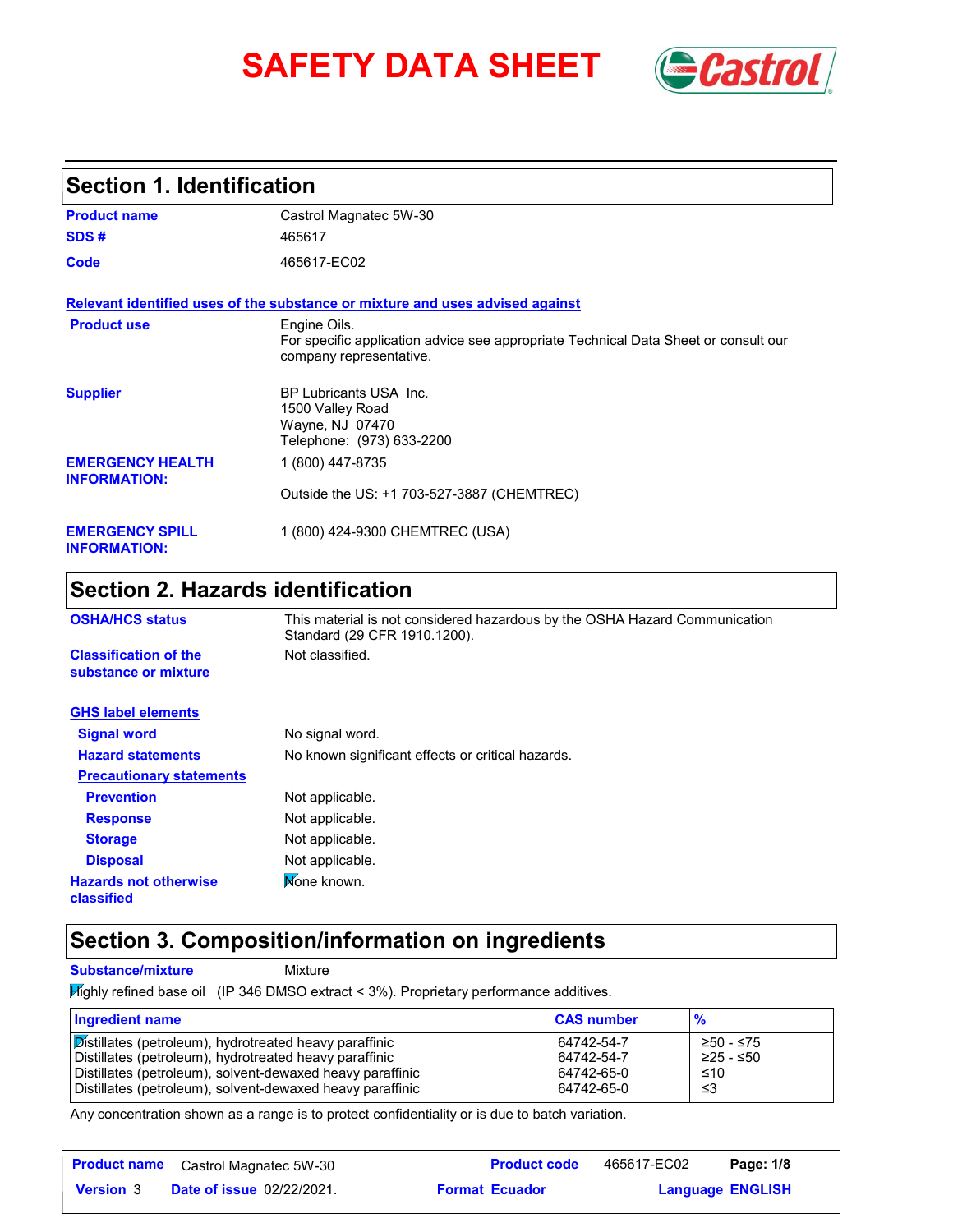## **Section 3. Composition/information on ingredients**

**There are no additional ingredients present which, within the current knowledge of the supplier and in the concentrations applicable, are classified as hazardous to health and hence require reporting in this section.**

**Occupational exposure limits, if available, are listed in Section 8.**

#### **Section 4. First aid measures**

#### **Description of necessary first aid measures**

| <b>Eve contact</b>                | In case of contact, immediately flush eyes with plenty of water for at least 15 minutes.<br>Eyelids should be held away from the eyeball to ensure thorough rinsing. Check for and<br>remove any contact lenses. Get medical attention. |
|-----------------------------------|-----------------------------------------------------------------------------------------------------------------------------------------------------------------------------------------------------------------------------------------|
| <b>Skin contact</b>               | Wash skin thoroughly with soap and water or use recognized skin cleanser. Remove<br>contaminated clothing and shoes. Wash clothing before reuse. Clean shoes thoroughly<br>before reuse. Get medical attention if symptoms occur.       |
| <b>Inhalation</b>                 | If inhaled, remove to fresh air. Get medical attention if symptoms occur.                                                                                                                                                               |
| <b>Ingestion</b>                  | Do not induce vomiting unless directed to do so by medical personnel. Get medical<br>attention if symptoms occur.                                                                                                                       |
| <b>Protection of first-aiders</b> | No action shall be taken involving any personal risk or without suitable training.                                                                                                                                                      |

#### **Most important symptoms/effects, acute and delayed**

**See Section 11 for more detailed information on health effects and symptoms.**

#### **Indication of immediate medical attention and special treatment needed, if necessary**

| <b>Notes to physician</b>  | Treatment should in general be symptomatic and directed to relieving any effects. |
|----------------------------|-----------------------------------------------------------------------------------|
| <b>Specific treatments</b> | No specific treatment.                                                            |

#### **Section 5. Fire-fighting measures**

| <b>Extinguishing media</b>                               |                                                                                                                                                                                                |
|----------------------------------------------------------|------------------------------------------------------------------------------------------------------------------------------------------------------------------------------------------------|
| <b>Suitable extinguishing</b><br>media                   | In case of fire, use foam, dry chemical or carbon dioxide extinguisher or spray.                                                                                                               |
| Unsuitable extinguishing<br>media                        | Do not use water jet.                                                                                                                                                                          |
| <b>Specific hazards arising</b><br>from the chemical     | In a fire or if heated, a pressure increase will occur and the container may burst.                                                                                                            |
| <b>Hazardous combustion</b><br>products                  | Combustion products may include the following:<br>carbon oxides $(CO, CO2)$ (carbon monoxide, carbon dioxide)                                                                                  |
| <b>Special protective actions</b><br>for fire-fighters   | No action shall be taken involving any personal risk or without suitable training. Promptly<br>isolate the scene by removing all persons from the vicinity of the incident if there is a fire. |
| <b>Special protective</b><br>equipment for fire-fighters | Fire-fighters should wear positive pressure self-contained breathing apparatus (SCBA)<br>and full turnout gear.                                                                                |

#### **Section 6. Accidental release measures**

|                                               | <b>Personal precautions, protective equipment and emergency procedures</b>                                                                                                                                                                                                                                                            |
|-----------------------------------------------|---------------------------------------------------------------------------------------------------------------------------------------------------------------------------------------------------------------------------------------------------------------------------------------------------------------------------------------|
| For non-emergency<br>personnel                | No action shall be taken involving any personal risk or without suitable training.<br>Evacuate surrounding areas. Keep unnecessary and unprotected personnel from<br>entering. Do not touch or walk through spilled material. Put on appropriate personal<br>protective equipment. Floors may be slippery; use care to avoid falling. |
| For emergency responders                      | If specialized clothing is required to deal with the spillage, take note of any information in<br>Section 8 on suitable and unsuitable materials. See also the information in "For non-<br>emergency personnel".                                                                                                                      |
| <b>Environmental precautions</b>              | Avoid dispersal of spilled material and runoff and contact with soil, waterways, drains<br>and sewers. Inform the relevant authorities if the product has caused environmental<br>pollution (sewers, waterways, soil or air).                                                                                                         |
| <b>Product name</b><br>Castrol Magnatec 5W-30 | <b>Product code</b><br>465617-EC02<br>Page: 2/8                                                                                                                                                                                                                                                                                       |

**Date of issue** 02/22/2021. **Format Ecuador Format Promover Language ENGLIS Language ENGLISH Ecuador**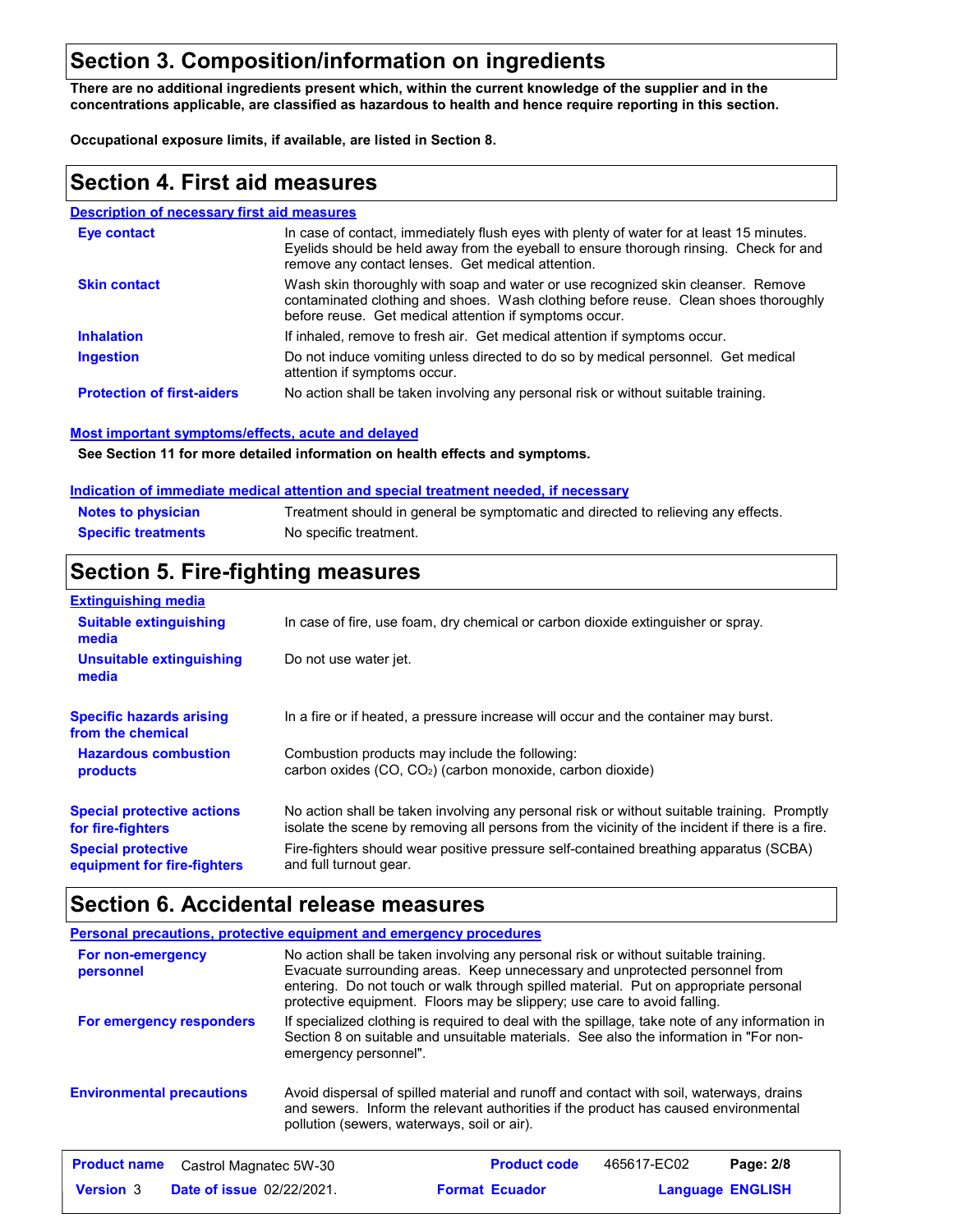#### **Section 6. Accidental release measures**

|                    | Methods and materials for containment and cleaning up                                                                                                                                                                                                                                                                                                                                              |
|--------------------|----------------------------------------------------------------------------------------------------------------------------------------------------------------------------------------------------------------------------------------------------------------------------------------------------------------------------------------------------------------------------------------------------|
| <b>Small spill</b> | Stop leak if without risk. Move containers from spill area. Absorb with an inert material<br>and place in an appropriate waste disposal container. Dispose of via a licensed waste<br>disposal contractor.                                                                                                                                                                                         |
| Large spill        | Stop leak if without risk. Move containers from spill area. Prevent entry into sewers,<br>water courses, basements or confined areas. Contain and collect spillage with non-<br>combustible, absorbent material e.g. sand, earth, vermiculite or diatomaceous earth and<br>place in container for disposal according to local regulations. Dispose of via a licensed<br>waste disposal contractor. |

## **Section 7. Handling and storage**

| <b>Precautions for safe handling</b>                                      |                                                                                                                                                                                                                                                                                                                                                                                                                                                                                                                                                                                               |
|---------------------------------------------------------------------------|-----------------------------------------------------------------------------------------------------------------------------------------------------------------------------------------------------------------------------------------------------------------------------------------------------------------------------------------------------------------------------------------------------------------------------------------------------------------------------------------------------------------------------------------------------------------------------------------------|
| <b>Protective measures</b>                                                | Put on appropriate personal protective equipment (see Section 8).                                                                                                                                                                                                                                                                                                                                                                                                                                                                                                                             |
| <b>Advice on general</b><br>occupational hygiene                          | Eating, drinking and smoking should be prohibited in areas where this material is<br>handled, stored and processed. Wash thoroughly after handling. Remove contaminated<br>clothing and protective equipment before entering eating areas. See also Section 8 for<br>additional information on hygiene measures.                                                                                                                                                                                                                                                                              |
| <b>Conditions for safe storage,</b><br>including any<br>incompatibilities | Store in accordance with local regulations. Store in original container protected from<br>direct sunlight in a dry, cool and well-ventilated area, away from incompatible materials<br>(see Section 10) and food and drink. Keep container tightly closed and sealed until<br>ready for use. Store and use only in equipment/containers designed for use with this<br>product. Containers that have been opened must be carefully resealed and kept upright<br>to prevent leakage. Do not store in unlabeled containers. Use appropriate containment<br>to avoid environmental contamination. |

## **Section 8. Exposure controls/personal protection**

#### **Control parameters**

**Occupational exposure limits**

**Distillates (petroleum), hydrotreated heavy paraffinic <b>ACGIH TLV (United States).** 

TWA: 5 mg/m<sup>3</sup> 8 hours. Issued/Revised: 11/2009 Form: Inhalable fraction **OSHA PEL (United States).** TWA: 5 mg/m<sup>3</sup> 8 hours. Issued/Revised: 6/1993

Distillates (petroleum), hydrotreated heavy paraffinic **ACGIH TLV (United States).**

TWA: 5 mg/m<sup>3</sup> 8 hours. Issued/Revised: 11/2009 Form: Inhalable fraction **OSHA PEL (United States).** TWA: 5 mg/m<sup>3</sup> 8 hours. Issued/Revised: 6/1993

Distillates (petroleum), solvent-dewaxed heavy paraffinic **ACGIH TLV (United States).**

TWA: 5 mg/m<sup>3</sup> 8 hours. Issued/Revised: 11/2009 Form: Inhalable fraction **OSHA PEL (United States).** TWA: 5 mg/m<sup>3</sup> 8 hours. Issued/Revised: 6/1993

Distillates (petroleum), solvent-dewaxed heavy paraffinic **ACGIH TLV (United States).** 

TWA: 5 mg/m<sup>3</sup> 8 hours. Issued/Revised: 11/2009 Form: Inhalable fraction **OSHA PEL (United States).** TWA: 5 mg/m<sup>3</sup> 8 hours. Issued/Revised: 6/1993

|                  | <b>Product name</b> Castrol Magnatec 5W-30 | <b>Product code</b>   | 465617-EC02 | Page: 3/8               |  |
|------------------|--------------------------------------------|-----------------------|-------------|-------------------------|--|
| <b>Version 3</b> | <b>Date of issue 02/22/2021.</b>           | <b>Format Ecuador</b> |             | <b>Language ENGLISH</b> |  |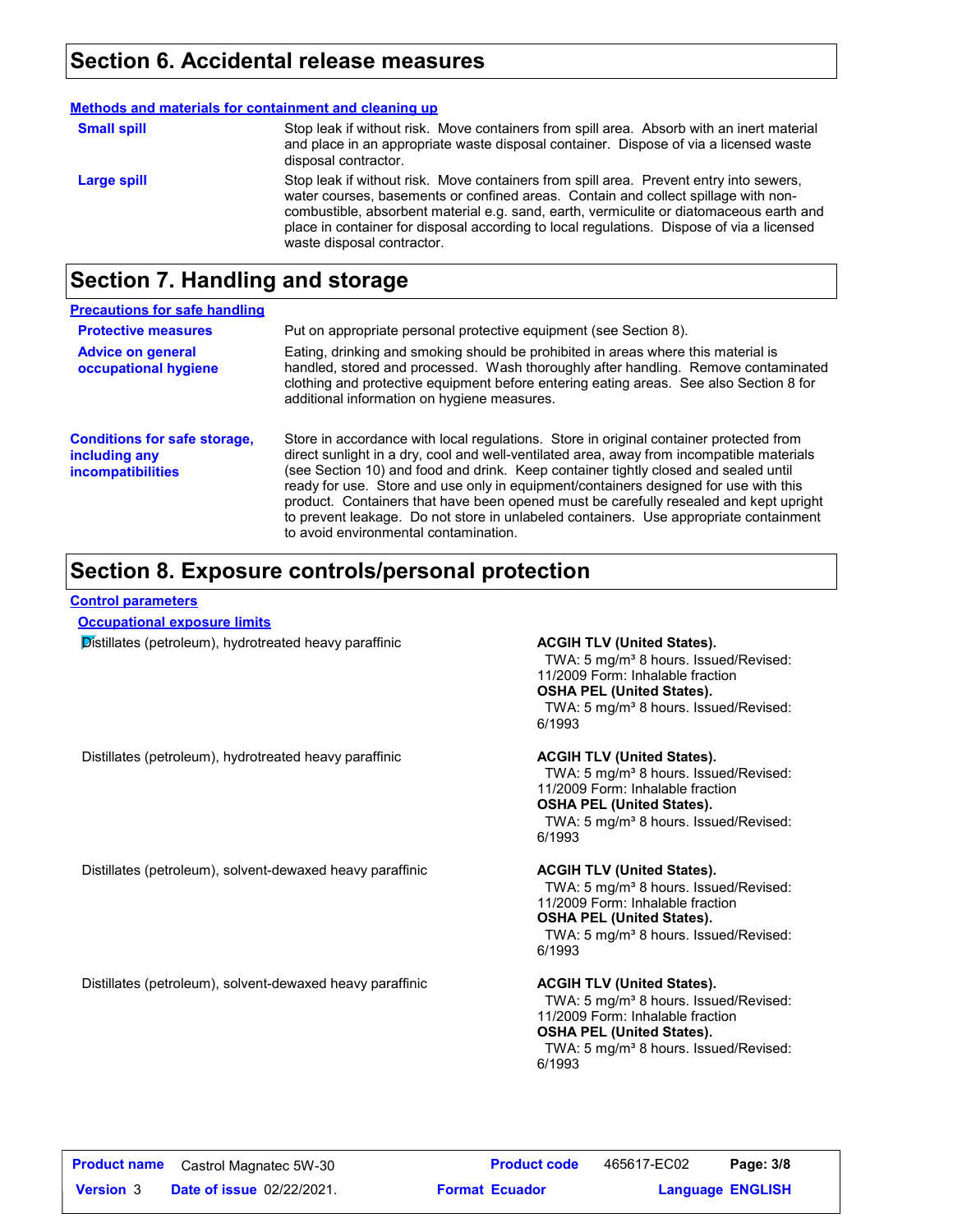## **Section 8. Exposure controls/personal protection**

| <b>Appropriate engineering</b><br><b>controls</b> | All activities involving chemicals should be assessed for their risks to health, to ensure<br>exposures are adequately controlled. Personal protective equipment should only be<br>considered after other forms of control measures (e.g. engineering controls) have been<br>suitably evaluated. Personal protective equipment should conform to appropriate<br>standards, be suitable for use, be kept in good condition and properly maintained.<br>Your supplier of personal protective equipment should be consulted for advice on<br>selection and appropriate standards. For further information contact your national<br>organisation for standards.<br>Provide exhaust ventilation or other engineering controls to keep the relevant airborne<br>concentrations below their respective occupational exposure limits.<br>The final choice of protective equipment will depend upon a risk assessment. It is<br>important to ensure that all items of personal protective equipment are compatible. |
|---------------------------------------------------|------------------------------------------------------------------------------------------------------------------------------------------------------------------------------------------------------------------------------------------------------------------------------------------------------------------------------------------------------------------------------------------------------------------------------------------------------------------------------------------------------------------------------------------------------------------------------------------------------------------------------------------------------------------------------------------------------------------------------------------------------------------------------------------------------------------------------------------------------------------------------------------------------------------------------------------------------------------------------------------------------------|
| <b>Environmental exposure</b><br>controls         | Emissions from ventilation or work process equipment should be checked to ensure they<br>comply with the requirements of environmental protection legislation. In some cases,<br>fume scrubbers, filters or engineering modifications to the process equipment will be<br>necessary to reduce emissions to acceptable levels.                                                                                                                                                                                                                                                                                                                                                                                                                                                                                                                                                                                                                                                                              |
| <b>Individual protection measures</b>             |                                                                                                                                                                                                                                                                                                                                                                                                                                                                                                                                                                                                                                                                                                                                                                                                                                                                                                                                                                                                            |
| <b>Hygiene measures</b>                           | Wash hands, forearms and face thoroughly after handling chemical products, before<br>eating, smoking and using the lavatory and at the end of the working period.<br>Appropriate techniques should be used to remove potentially contaminated clothing.<br>Wash contaminated clothing before reusing. Ensure that eyewash stations and safety<br>showers are close to the workstation location.                                                                                                                                                                                                                                                                                                                                                                                                                                                                                                                                                                                                            |
| <b>Eye/face protection</b>                        | Safety glasses with side shields.                                                                                                                                                                                                                                                                                                                                                                                                                                                                                                                                                                                                                                                                                                                                                                                                                                                                                                                                                                          |
| <b>Skin protection</b>                            |                                                                                                                                                                                                                                                                                                                                                                                                                                                                                                                                                                                                                                                                                                                                                                                                                                                                                                                                                                                                            |
| <b>Hand protection</b>                            | Wear protective gloves if prolonged or repeated contact is likely. Wear chemical<br>resistant gloves. Recommended: Nitrile gloves. The correct choice of protective gloves<br>depends upon the chemicals being handled, the conditions of work and use, and the<br>condition of the gloves (even the best chemically resistant glove will break down after<br>repeated chemical exposures). Most gloves provide only a short time of protection<br>before they must be discarded and replaced. Because specific work environments and<br>material handling practices vary, safety procedures should be developed for each<br>intended application. Gloves should therefore be chosen in consultation with the supplier/<br>manufacturer and with a full assessment of the working conditions.                                                                                                                                                                                                              |
| <b>Body protection</b>                            | Use of protective clothing is good industrial practice.<br>Personal protective equipment for the body should be selected based on the task being<br>performed and the risks involved and should be approved by a specialist before handling<br>this product.<br>Cotton or polyester/cotton overalls will only provide protection against light superficial<br>contamination that will not soak through to the skin. Overalls should be laundered on a<br>regular basis. When the risk of skin exposure is high (e.g. when cleaning up spillages or<br>if there is a risk of splashing) then chemical resistant aprons and/or impervious chemical<br>suits and boots will be required.                                                                                                                                                                                                                                                                                                                      |
| <b>Other skin protection</b>                      | Appropriate footwear and any additional skin protection measures should be selected<br>based on the task being performed and the risks involved and should be approved by a<br>specialist before handling this product.                                                                                                                                                                                                                                                                                                                                                                                                                                                                                                                                                                                                                                                                                                                                                                                    |
| <b>Respiratory protection</b>                     | In case of insufficient ventilation, wear suitable respiratory equipment.<br>The correct choice of respiratory protection depends upon the chemicals being handled,<br>the conditions of work and use, and the condition of the respiratory equipment. Safety<br>procedures should be developed for each intended application. Respiratory protection<br>equipment should therefore be chosen in consultation with the supplier/manufacturer<br>and with a full assessment of the working conditions.                                                                                                                                                                                                                                                                                                                                                                                                                                                                                                      |

## **Section 9. Physical and chemical properties**

| <b>Appearance</b>     |                 |
|-----------------------|-----------------|
| <b>Physical state</b> | Liguid.         |
| <b>Color</b>          | <b>A</b> mber.  |
| <b>Odor</b>           | Not available.  |
| <b>Odor threshold</b> | Not available.  |
| pH                    | Mot applicable. |

|                  | <b>Product name</b> Castrol Magnatec 5W-30 |                       | <b>Product code</b> | 465617-EC02 | Page: 4/8               |  |
|------------------|--------------------------------------------|-----------------------|---------------------|-------------|-------------------------|--|
| <b>Version 3</b> | <b>Date of issue 02/22/2021.</b>           | <b>Format Ecuador</b> |                     |             | <b>Language ENGLISH</b> |  |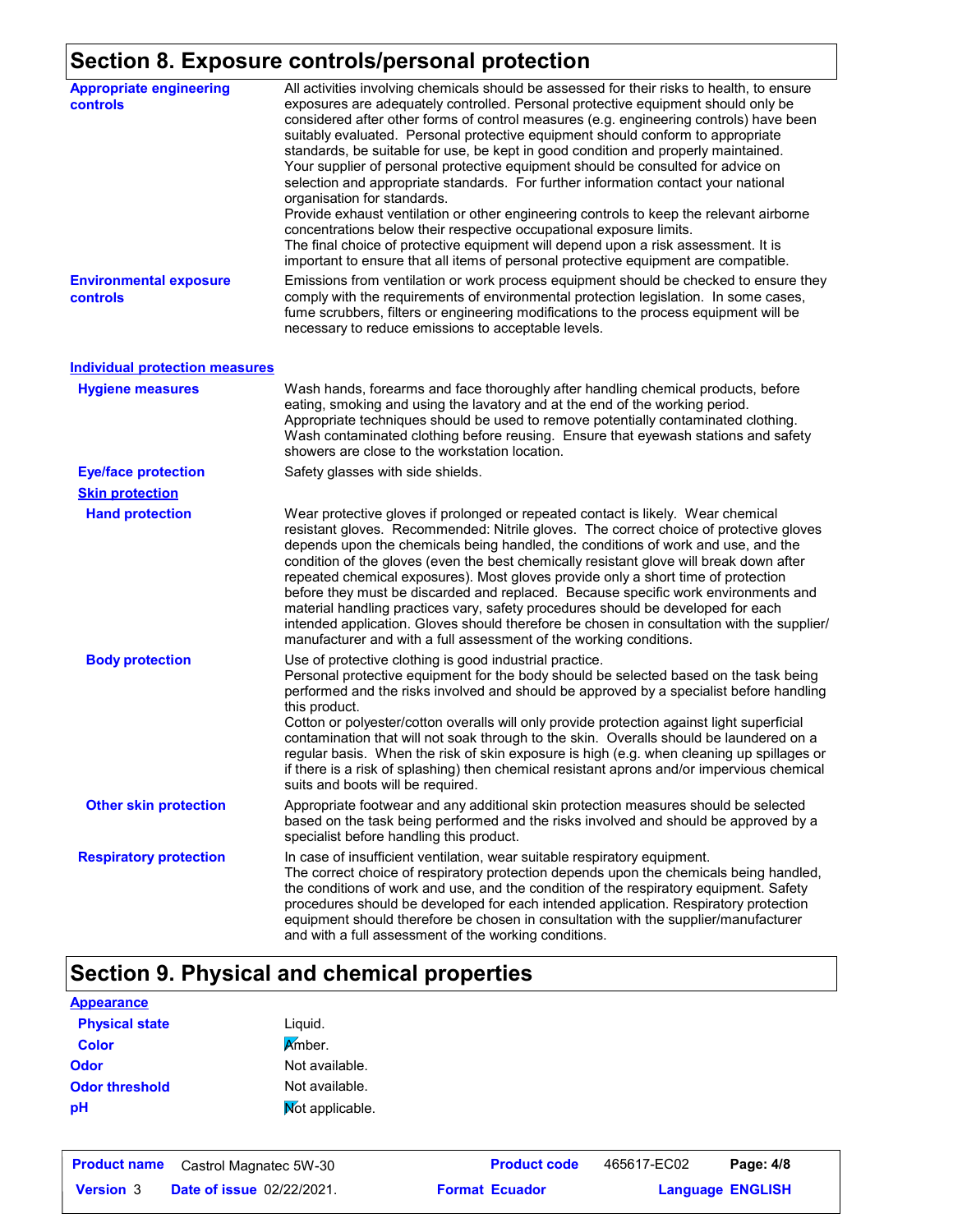## **Section 9. Physical and chemical properties**

| <b>Melting point</b>                              | Not available.                                                                                                                                    |
|---------------------------------------------------|---------------------------------------------------------------------------------------------------------------------------------------------------|
| <b>Boiling point</b>                              | Not available.                                                                                                                                    |
| <b>Flash point</b>                                | Closed cup: $>200^{\circ}$ C ( $>392^{\circ}$ F) [Pensky-Martens.]                                                                                |
| <b>Pour point</b>                                 | $-42 °C$                                                                                                                                          |
| <b>Evaporation rate</b>                           | Not available.                                                                                                                                    |
| <b>Flammability (solid, gas)</b>                  | Not applicable. Based on - Physical state                                                                                                         |
| Lower and upper explosive<br>(flammable) limits   | Not available.                                                                                                                                    |
| <b>Vapor pressure</b>                             | Not available.                                                                                                                                    |
| <b>Vapor density</b>                              | Not available.                                                                                                                                    |
| <b>Density</b>                                    | $\leq$ 1000 kg/m <sup>3</sup> (<1 g/cm <sup>3</sup> ) at 15 <sup>°</sup> C                                                                        |
| <b>Solubility</b>                                 | insoluble in water.                                                                                                                               |
| <b>Partition coefficient: n-</b><br>octanol/water | Not available.                                                                                                                                    |
| <b>Auto-ignition temperature</b>                  | Not available.                                                                                                                                    |
| <b>Decomposition temperature</b>                  | Not available.                                                                                                                                    |
| <b>Viscosity</b>                                  | Kinematic: 62.65 mm <sup>2</sup> /s (62.65 cSt) at 40 <sup>°</sup> C<br>Kinematic: 10 to 11 mm <sup>2</sup> /s (10 to 11 cSt) at 100 $^{\circ}$ C |

## **Section 10. Stability and reactivity**

| <b>Reactivity</b>                                   | No specific test data available for this product. Refer to Conditions to avoid and<br>Incompatible materials for additional information.                                |
|-----------------------------------------------------|-------------------------------------------------------------------------------------------------------------------------------------------------------------------------|
| <b>Chemical stability</b>                           | The product is stable.                                                                                                                                                  |
| <b>Possibility of hazardous</b><br><b>reactions</b> | Under normal conditions of storage and use, hazardous reactions will not occur.<br>Under normal conditions of storage and use, hazardous polymerization will not occur. |
| <b>Conditions to avoid</b>                          | Avoid all possible sources of ignition (spark or flame).                                                                                                                |
| <b>Incompatible materials</b>                       | Reactive or incompatible with the following materials: oxidizing materials.                                                                                             |
| <b>Hazardous decomposition</b><br>products          | Under normal conditions of storage and use, hazardous decomposition products should<br>not be produced.                                                                 |

## **Section 11. Toxicological information**

#### **Information on toxicological effects**

| <b>Aspiration hazard</b>                                      |                                       |
|---------------------------------------------------------------|---------------------------------------|
| <b>Name</b>                                                   | <b>Result</b>                         |
| <b>Distillates (petroleum), hydrotreated heavy paraffinic</b> | <b>ASPIRATION HAZARD - Category 1</b> |

| Information on the likely<br>routes of exposure | Routes of entry anticipated: Dermal, Inhalation.                                                  |
|-------------------------------------------------|---------------------------------------------------------------------------------------------------|
| <b>Potential acute health effects</b>           |                                                                                                   |
| <b>Eye contact</b>                              | No known significant effects or critical hazards.                                                 |
| <b>Skin contact</b>                             | No known significant effects or critical hazards.                                                 |
| <b>Inhalation</b>                               | Vapor inhalation under ambient conditions is not normally a problem due to low vapor<br>pressure. |
| <b>Ingestion</b>                                | No known significant effects or critical hazards.                                                 |

#### **Symptoms related to the physical, chemical and toxicological characteristics**

| <b>Product name</b> | Castrol Magnatec 5W-30           | <b>Product code</b>   | 465617-EC02 | Page: 5/8               |
|---------------------|----------------------------------|-----------------------|-------------|-------------------------|
| <b>Version</b> 3    | <b>Date of issue 02/22/2021.</b> | <b>Format Ecuador</b> |             | <b>Language ENGLISH</b> |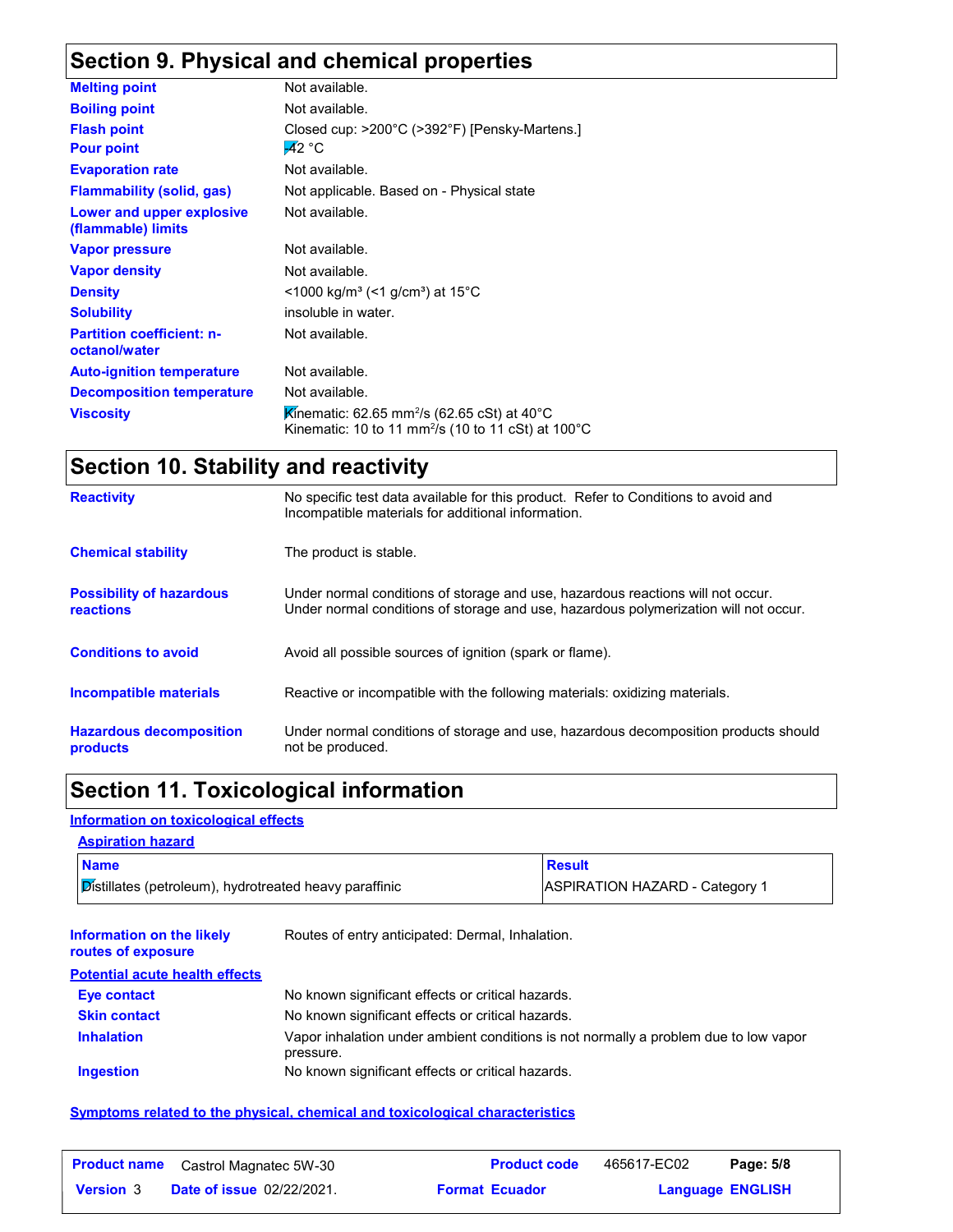## **Section 11. Toxicological information**

| <b>Eye contact</b>                                                  | No specific data.                                                                                                                                                                                                                                                                                                                                                                                                  |
|---------------------------------------------------------------------|--------------------------------------------------------------------------------------------------------------------------------------------------------------------------------------------------------------------------------------------------------------------------------------------------------------------------------------------------------------------------------------------------------------------|
| <b>Skin contact</b>                                                 | Adverse symptoms may include the following:<br>irritation<br>dryness<br>cracking                                                                                                                                                                                                                                                                                                                                   |
| <b>Inhalation</b>                                                   | No specific data.                                                                                                                                                                                                                                                                                                                                                                                                  |
| <b>Ingestion</b>                                                    | No specific data.                                                                                                                                                                                                                                                                                                                                                                                                  |
|                                                                     | Delayed and immediate effects and also chronic effects from short and long term exposure                                                                                                                                                                                                                                                                                                                           |
| <b>Short term exposure</b><br><b>Potential immediate</b><br>effects | Not available.                                                                                                                                                                                                                                                                                                                                                                                                     |
| <b>Potential delayed effects</b>                                    | Not available.                                                                                                                                                                                                                                                                                                                                                                                                     |
| <b>Long term exposure</b>                                           |                                                                                                                                                                                                                                                                                                                                                                                                                    |
| <b>Potential immediate</b><br>effects                               | Not available.                                                                                                                                                                                                                                                                                                                                                                                                     |
| <b>Potential delayed effects</b>                                    | Not available.                                                                                                                                                                                                                                                                                                                                                                                                     |
| <b>Potential chronic health effects</b>                             |                                                                                                                                                                                                                                                                                                                                                                                                                    |
| <b>General</b>                                                      | <b>USED ENGINE OILS</b><br>Combustion products resulting from the operation of internal combustion engines<br>contaminate engine oils during use. Used engine oil may contain hazardous<br>components which have the potential to cause skin cancer. Frequent or prolonged<br>contact with all types and makes of used engine oil must therefore be avoided and a<br>high standard of personal hygiene maintained. |
| <b>Carcinogenicity</b>                                              | No known significant effects or critical hazards.                                                                                                                                                                                                                                                                                                                                                                  |
| <b>Mutagenicity</b>                                                 | No known significant effects or critical hazards.                                                                                                                                                                                                                                                                                                                                                                  |
| <b>Teratogenicity</b>                                               | No known significant effects or critical hazards.                                                                                                                                                                                                                                                                                                                                                                  |
| <b>Developmental effects</b>                                        | No known significant effects or critical hazards.                                                                                                                                                                                                                                                                                                                                                                  |
| <b>Fertility effects</b>                                            | No known significant effects or critical hazards.                                                                                                                                                                                                                                                                                                                                                                  |
|                                                                     |                                                                                                                                                                                                                                                                                                                                                                                                                    |

#### **Numerical measures of toxicity**

**Acute toxicity estimates**

Not available.

## **Section 12. Ecological information**

#### **Toxicity**

No testing has been performed by the manufacturer.

#### **Persistence and degradability**

**Expected to be biodegradable.** 

#### **Bioaccumulative potential**

This product is not expected to bioaccumulate through food chains in the environment.

| <b>Mobility in soil</b>                                       |                                                                      |
|---------------------------------------------------------------|----------------------------------------------------------------------|
| <b>Soil/water partition</b><br>coefficient (K <sub>oc</sub> ) | Not available.                                                       |
| <b>Mobility</b>                                               | Spillages may penetrate the soil causing ground water contamination. |
| <b>Other adverse effects</b>                                  | No known significant effects or critical hazards.                    |

|                  | <b>Product name</b> Castrol Magnatec 5W-30 | <b>Product code</b>   | 465617-EC02 | Page: 6/8               |
|------------------|--------------------------------------------|-----------------------|-------------|-------------------------|
| <b>Version 3</b> | <b>Date of issue 02/22/2021.</b>           | <b>Format Ecuador</b> |             | <b>Language ENGLISH</b> |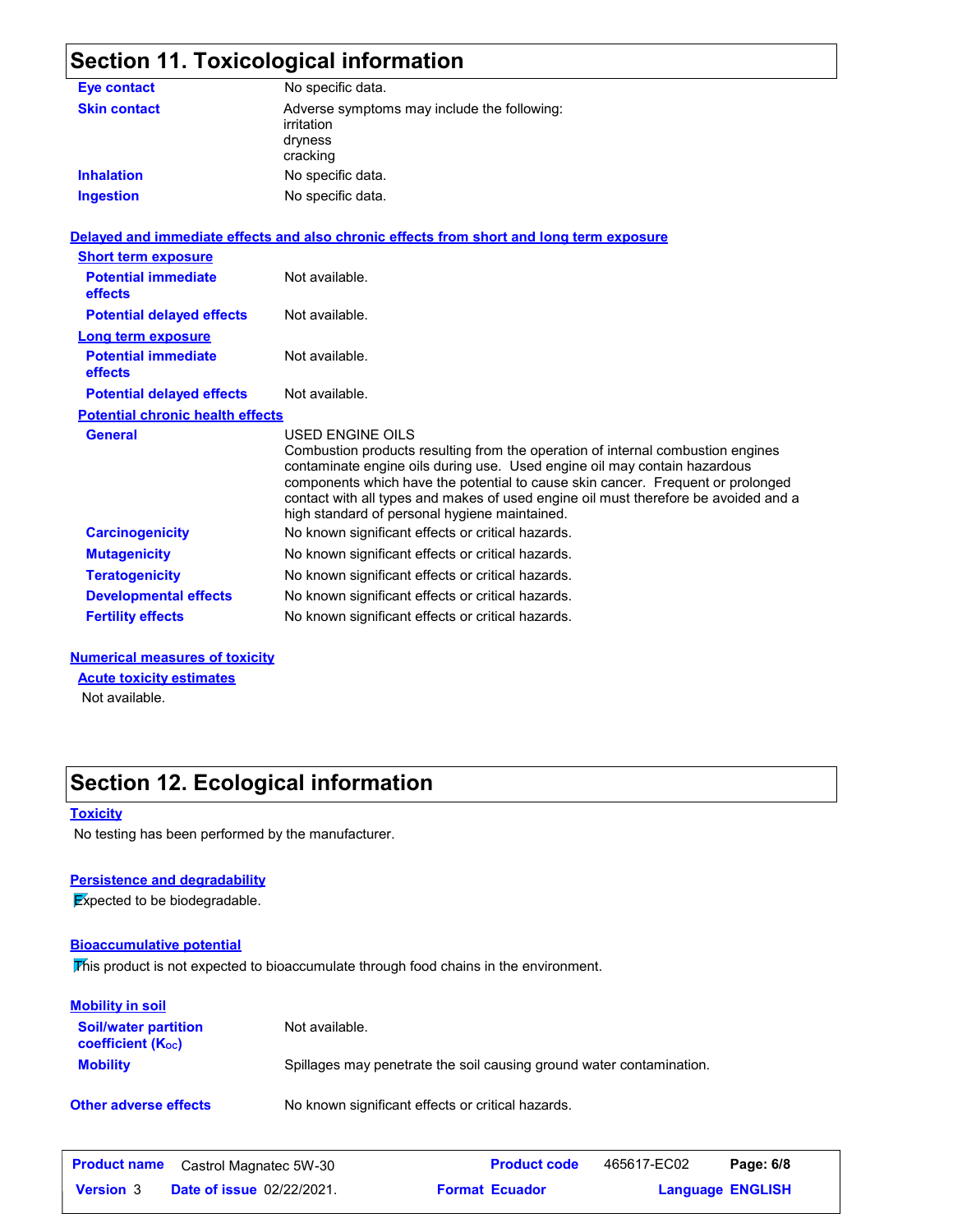#### **Section 12. Ecological information**

**Other ecological information** Spills may form a film on water surfaces causing physical damage to organisms. Oxygen transfer could also be impaired.

#### **Section 13. Disposal considerations**

#### **Disposal methods**

The generation of waste should be avoided or minimized wherever possible. Significant quantities of waste product residues should not be disposed of via the foul sewer but processed in a suitable effluent treatment plant. Dispose of surplus and non-recyclable products via a licensed waste disposal contractor. Disposal of this product, solutions and any by-products should at all times comply with the requirements of environmental protection and waste disposal legislation and any regional local authority requirements. Waste packaging should be recycled. Incineration or landfill should only be considered when recycling is not feasible. This material and its container must be disposed of in a safe way. Empty containers or liners may retain some product residues. Avoid dispersal of spilled material and runoff and contact with soil, waterways, drains and sewers.

### **Section 14. Transport information**

|                                      | <b>DOT Classification</b> | <b>TDG Classification</b> | <b>IMDG</b>              | <b>IATA</b>    |
|--------------------------------------|---------------------------|---------------------------|--------------------------|----------------|
| <b>UN number</b>                     | Not regulated.            | Not regulated.            | Not regulated.           | Not regulated. |
| <b>UN proper</b><br>shipping name    |                           |                           |                          |                |
| <b>Transport</b><br>hazard class(es) |                           |                           |                          |                |
| <b>Packing group</b>                 |                           | -                         | $\overline{\phantom{a}}$ | ٠              |
| <b>Environmental</b><br>hazards      | No.                       | No.                       | No.                      | No.            |
| <b>Additional</b><br>information     |                           |                           |                          |                |

**Special precautions for user**

Not available.

Not available.

**Transport in bulk according to IMO instruments**

## **Section 15. Regulatory information**

**U.S. Federal regulations Other regulations United States inventory** Not determined. **(TSCA 8b)** All components are listed or exempted. At least one component is not listed. All components are listed or exempted. All components are listed or exempted. All components are listed or exempted. **China inventory (IECSC) Japan inventory (ENCS) Korea inventory (KECI) Philippines inventory (PICCS) Australia inventory (AICS) Canada inventory** All components are listed or exempted. **REACH Status** For the REACH status of this product please consult your company contact, as **Taiwan Chemical Substances Inventory (TCSI)** All components are listed or exempted.

identified in Section 1.

|                  | <b>Product name</b> Castrol Magnatec 5W-30 | <b>Product code</b>   | 465617-EC02 | Page: 7/8               |  |
|------------------|--------------------------------------------|-----------------------|-------------|-------------------------|--|
| <b>Version 3</b> | <b>Date of issue 02/22/2021.</b>           | <b>Format Ecuador</b> |             | <b>Language ENGLISH</b> |  |